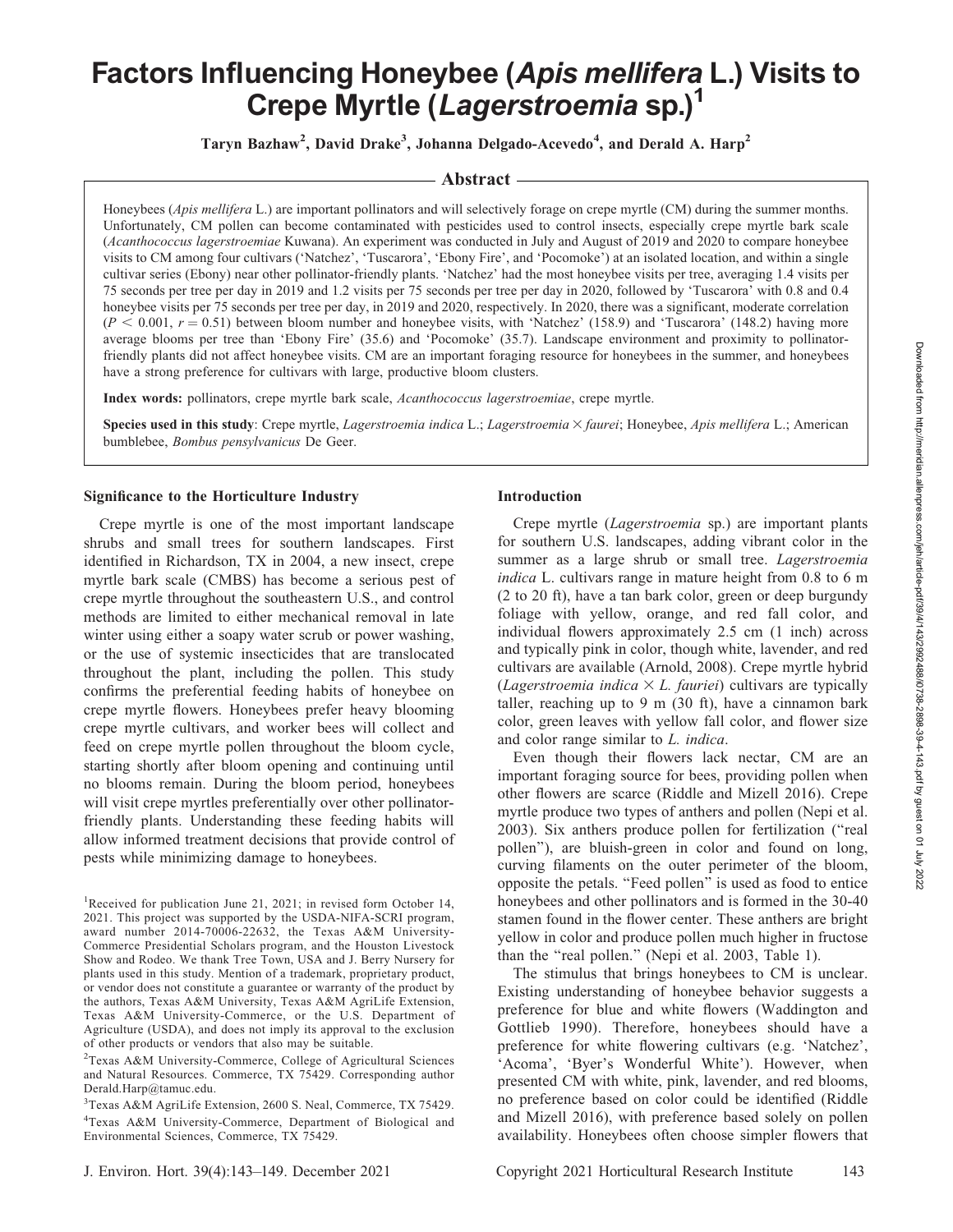offer a shorter handling time and increasing net reward (Sanderson et al. 2006, Waddington and Gottlieb 1990). Feed pollen in CM is easily attained and plentiful during a time when floral resources are limited (Couvillon et al. 2014, Lau et al. 2019).

Unfortunately, a new pest, crepe myrtle bark scale (CMBS) (Acanthococcus lagerstoemiae Kuwana), has emerged and infested plants throughout the southeastern U.S. Control of this pest is difficult, and the effective controls include either mechanical removal or the use of neonicotinoid insecticides (e.g. imidicloprid or dinotefuran) applied as a drench in late spring or early summer (Bledsoe et al. 2020, Gu et al. 2014, Merchant et al. 2014). Neonicotinoids are effective and popular insecticides because of a relatively low application rate, the ability to apply to the roots rather than foliar applications, and systemic translocation, providing whole plant protection. However, neonicotinoids can cause severe injury to nontarget organisms, especially pollinators (Bonmatin et al. 2014). Because neonicotinoids are very toxic to bees  $(LD_{50}$  $\sim$ 2 ng / bee), either the direct ingestion or the concentrated effects of accumulated hive pollen can have serious implications for hive health (Bonmatin et al. 2014, Codling et al. 2016). Loss of colonies through pollen consumption during overwintering may stem from honeybees consuming neonicotinoid-contaminated nectar and pollen (Codling et al. 2015).

Because treatment for CMBS may cause potential injury to honeybees, providing alternative pollen sources could help minimize the injury by minimizing CM pollen in the diet. While CM is an important summer food source for honeybees in Florida and Texas, it was not in California, where bees collected pollen from 48 plant taxa across 34 plant families (Lau et al. 2019). In Texas, the Shannon-Weaver diversity index was 0.43, while in California, it was 1.03, and, while bees do tend to forage exclusively on a few pollen sources (Dimou and Thrasuvoulou 2007, Leonhardt and Bluthgen 2012), incorporating additional species richness into our landscapes can help provide additional, healthy foraging sources for bees and other pollinators, with the hope that these sources become alternative sources of feed pollen.

The purpose of this study was to identify and evaluate the foraging preferences of bees as they relate to CM, especially among cultivars and between CM and other pollinator-friendly species. Understanding honeybee foraging patterns and plant preferences can provide insight that will help minimize neonicotinoid damage by altering plant recommendations, especially in urban landscapes, to include potential alternate foraging sources, and insecticide application timing adjusted to maximize CMBS control, while minimizing damage to honeybees.

#### Materials and Methods

In this study, honeybees were monitored across two CM plantings, one at the Texas A&M University-Commerce Crepe Myrtle Research Garden (CMRG), and a second at the Texas A&M University-Commerce Plant Science Center (PSC), approximately 0.5 km (0.3 miles) south of the CMRG. The CMRG is an isolated area, with no other

ornamental flowering plants within 0.5 km (0.3 mile). CM beds are bordered by unimproved turf, consisting primarily of bahiagrass (Paspalum notatum Fluegge), maintained at 5 cm (2 in), and the area is surrounded by woods, consisting primarily of post oak (Quercus stellata Wangenh), eastern red cedar (Juniperus virginiana L.), and hackberry (Celtis laevigata Willd.). CM cultivars evaluated were 'Natchez', 'Tuscarora', 'Ebony Fire', and 'Pocomoke', with four beds of each cultivar and six CM trees per bed for a total of 24 for each cultivar. 'Natchez' (Lagerstroemia  $\times$  fauriei 'Natchez') and 'Tuscarora' (Lagerstroemia indica L. 'Tuscarora') have a mature height of 6 to 9 m (20 to 30 ft) and a mature width of 4.5 to 6 m (15 to 20 ft). 'Natchez' has large white blooms, while 'Tuscarora' flowers are a deep pink. 'Ebony Fire' has a mature height between 3.5 and 4.5 m (12 to 15 ft), a mature width of 2.5 to 3.5 m (8 to 12 ft), and deep red blooms. 'Pocomoke' is a dwarf crepe myrtle with a mature height and width of 1 m (3 ft), with deep rose pink flowers.

Beds were 2.4 m (8 ft) wide and sufficiently long to provide adequate spacing. 'Natchez' and 'Tuscarora' were spaced 3 m (10 ft) on-center; 'Ebony Fire' were spaced 2.4 m (8 ft) on-center, and 'Pocomoke' were planted 1 m (3.2 ft) on-center. All CM at this site were planted in 2018 and fully established at study initiation. Because of differences in plant size and potential shading issues, the site was set up as a split-plot randomized complete block design with four blocks and six of each cultivar assigned to cultivarspecific sub-plots within each block.

The PSC planting consists of 24 CM in total in four beds and six CM per bed. When planted in 2012, cultivars included 'Centennial Spirit', 'Ebony Embers', 'Ebony Fire', 'Ebony Flame', 'Ebony Glow', and 'Ebony and Ivory'. Unfortunately, 'Ebony and Ivory' grew poorly in the location and was replaced with 'Tonto' in 2018. Beds were 2.4 m (8 ft) wide and trees planted 2.4 m (8 ft) oncenter. Beds were set up as a randomized complete block with each cultivar represented once in each block.

At the PSC, pollinator-friendly plants were an established as part of the landscape, and included Vitex agnuscastes L., Rosa x, Rudbeckia hirta L., Rudbeckia maxima Nutt., Hibiscus moscheutos L., Hibiscus syriacus L., Pycnanthemum muticum Michx., and many other flowering perennial and woody species. In spring 2020, a perennial bed was added adjacent to the CM beds. Species and cultivars added include Buddleja Buzz<sup>®</sup> 'Red Hot', Echinacea  $\times$  hybrida 'Cheyenne Spirit', Liatris spicata (L.) Willd. 'Floristan Weiss', Malvaviscus arboreus var. drummondii (Torr. & A.Gray) Schery red and pink), Monarda didyma L. 'Balbalmac' (Balmy<sup>"</sup> Lilac), Nepeta racemosa Lam. 'Walker's Low', Salvia farinacea Benth. cultivars 'Henry Duelberg', 'Augusta Duelberg', and 'SallyFun<sup>"</sup> Deep Ocean', Salvia greggii alba Gray and 'Radio Red', and Salvia guaranitica A.St.-Hil. ex Benth. cultivars 'Amistad' and 'Black and Blue'.

At both sites, weeds were sprayed with glyphosate once monthly for weed control, and a mulch layer of 7.5 cm was maintained throughout the study. The surrounding grass and weeds were kept at 5 cm (2 in) to minimize nonexperimental pollen sources.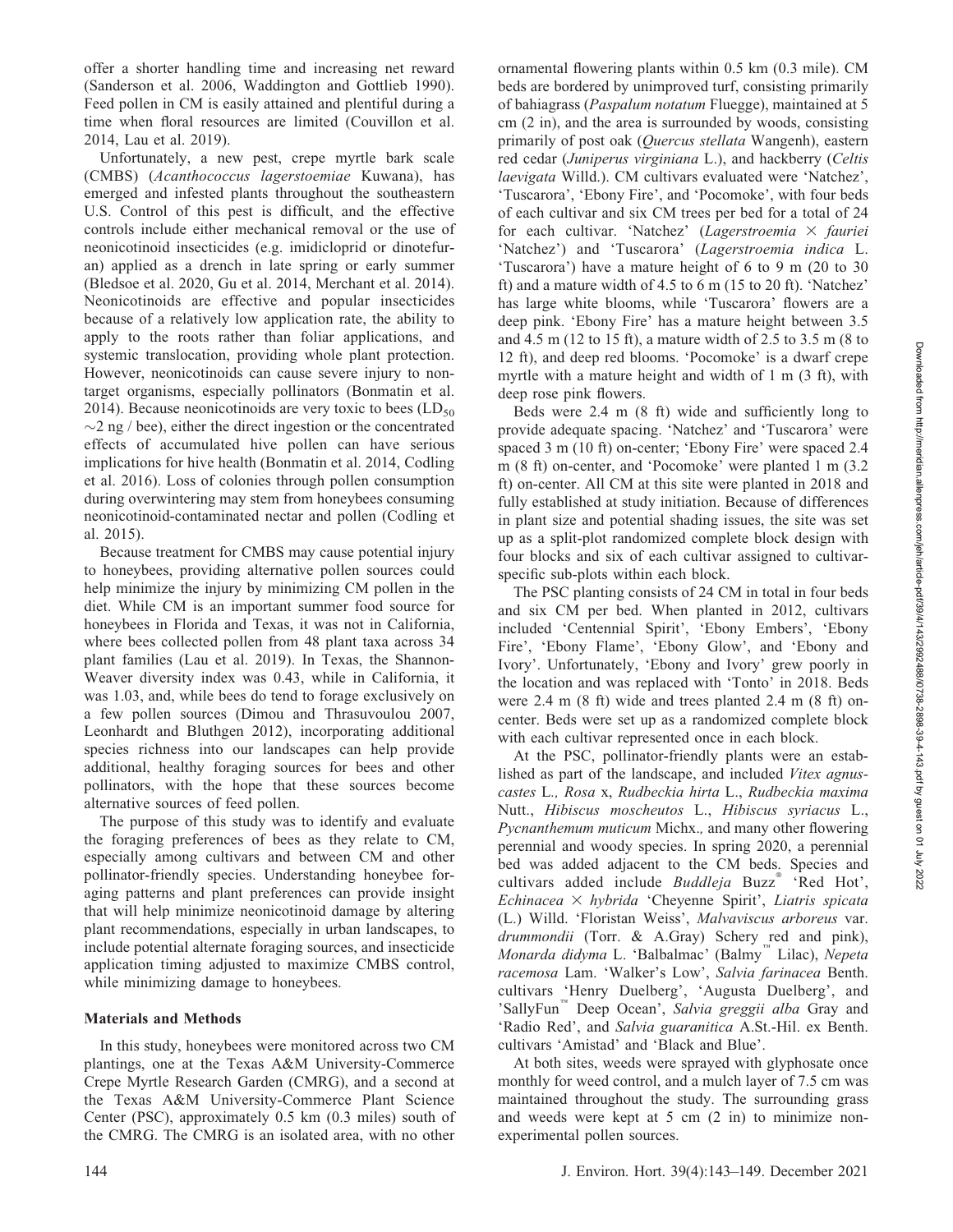Bee and pollinator monitoring. To assess overall bee numbers in the study area, two 30.5 m (100 ft) transects were created in native areas adjacent to, but outside of the CM gardens. As these transects were monitored, existing plants were identified, paying special attention to those foraged by honeybees. Each transect survey was conducted at a 7-minute pace, counting honeybees, other bees, and other pollinators.

To monitor CM bee visits, visual transect surveys were used, adapting a procedure from Riddle and Mizell (2016). Honeybee counts began the first week of July (or first bloom), and continued until trees averaged less than two clusters of open flowers per tree. Transect surveys were conducted weekly, and each tree was observed for 75 seconds (7 minutes per bed), observing the canopy from a single direction. Based on preliminary observations, honeybee activity in our area is highest around 10 am, so transects began at 9 am and continued until all transects had been completed.

Crepe myrtle flower monitoring. CM flower number and size were estimated by counting and sizing inflorescence clusters. As soon as flowering began, CM inflorescences per cluster and flowers per inflorescence were counted to create cluster standards. To develop these standards, only fully open flowers in anthesis were counted. The length and width of each cluster were measured and the average number of flowers per cluster determined. For each cultivar, we developed a standard that estimates the number of flowers per cluster, based on size, and placed clusters into one of three designations, large, medium, or small. Once weekly, a score was generated for each tree by counting the number of clusters in each category, and these were summed and used as a total number of flowers per tree. Flower counts stopped in late August, when all flowering had stopped.

Data analysis. Data were separated into two categories for analysis, 1) difference among cultivars, and 2) differences between locations. To address the first research question, the number of bee visits per cultivar were evaluated weekly to compare cultivars at CMRG. Data included number of honeybees per tree, estimated number of flowers per tree, and cultivar. Because larger flowering cultivars 'Natchez' and 'Tuscarora' were not present at both locations, bee counts from PSC were not included in this analysis.

To address the second research question concerning number of bee visits when in the presence of other potential foraging sites, the number of bee visits per plant were used to compare the two study sites. To maintain continuity in plant size, flower size, and bloom quantity, only 'Ebony Fire' at CMRG and 'Ebony Embers', 'Ebony Fire', 'Ebony Flame', and 'Ebony Glow' at PSC were evaluated when comparing locations. All of the Ebony crepe myrtles have a similar mature size and vary only in flower color. 'Ebony Embers', 'Ebony Fire', and 'Ebony Flame' have red flowers. 'Ebony Glow' has pink flowers. Data collected included number of honeybees per tree and estimated number of flowers per tree. Data from environmental

transects is included as descriptive data for the environment.

On each set of data, a normality test was conducted using the UNIVARIATE procedure of SAS (ver. 9.4, SAS Inst., Cary, NC) as a check for normal distribution, and, if not, the appropriate distribution for analysis. All data were analyzed using the GLIMMIX procedure of SAS (version 9.4; SAS Institute, Cary, NC) with a Laplace approximation and a Newton-Raphson optimization. A negative binary distribution and a log link function was used for all score data (Stroup, 2015). Covariance structure was selected using the Akaike's information criterion (AIC) score. Means separation was conducted using Shaffer's simulated method ( $\alpha = 0.05$ ).

#### Results and Discussion

At study initiation, 'Natchez' and 'Tuscarora' trees were between 2.5 and 3.5 m (8 to 12 ft) tall. 'Ebony Fire' plants were 1.5 to 1.8 m (5 to 6 ft) tall, and 'Pocomoke' were 1 m (3 ft) tall. An early freeze in October 2019 froze roughly 60% of CM specimens to the ground. Dead stems were removed, but plants regrew sufficiently in spring and early summer 2020 to regain most of the height lost. Regrowth did not affect bloom number, timing, or duration.

Bloom seasons were similar in 2019 and 2020, with blooms beginning in week 27 of 2019 and week 26 of 2020. Blooms persisted through week 34 in 2019 and week 35 in 2020. Though blooms were available for a longer period of time in 2020, honeybee numbers declined in our plots from 539 in 2019 to 130 in 2020 (Figs. 1 and 2). However, comparison of cultivars and location preferences were similar for both growing seasons. The early freeze that damaged CM could also have damaged local honeybee hives. Hive locations were not confirmed, but at least one hive was identified at the CMRG that was active in 2019 but was not in 2020. Also, June 2020 had a longer stretch of dry periods than 2019. June 2020 had zero precipitation until the  $19<sup>th</sup>$ , while June 2019 had precipitation dispersed throughout the month (Weather Underground 2020). For 2020, this likely negatively impacted native flowering plants used by bees during early summer foraging. Unfortunately, poor nutritional value and lack of available foraging resource can result in declining colonies (Di Pasquale et al. 2016), leading to a decline in local honeybees.

Honeybee visits by cultivar. In both 2019 and 2020, there were significant differences in honeybee visits among cultivars. 'Natchez' had more honeybee visits than any other cultivar, averaging 1.4 honeybee visits per tree using a 75 second count in 2019 and 1.2 in 2020 (Figs. 1 and 2). 'Tuscarora' had the second most honeybee visits, averaging 0.8 honeybees per tree per 75 second observation period in 2019 and 0.4 honeybees per tree per 75 second observation period in 2020. These two cultivars had the most blooms of the CM included in the study, with an average weekly bloom count in 2020 of 158.9 for 'Natchez' and 148.2 for 'Tuscarora'.

'Ebony Fire' and 'Pocomoke' had the fewest honeybee visits in both years, with 'Ebony Fire' averaging 0.2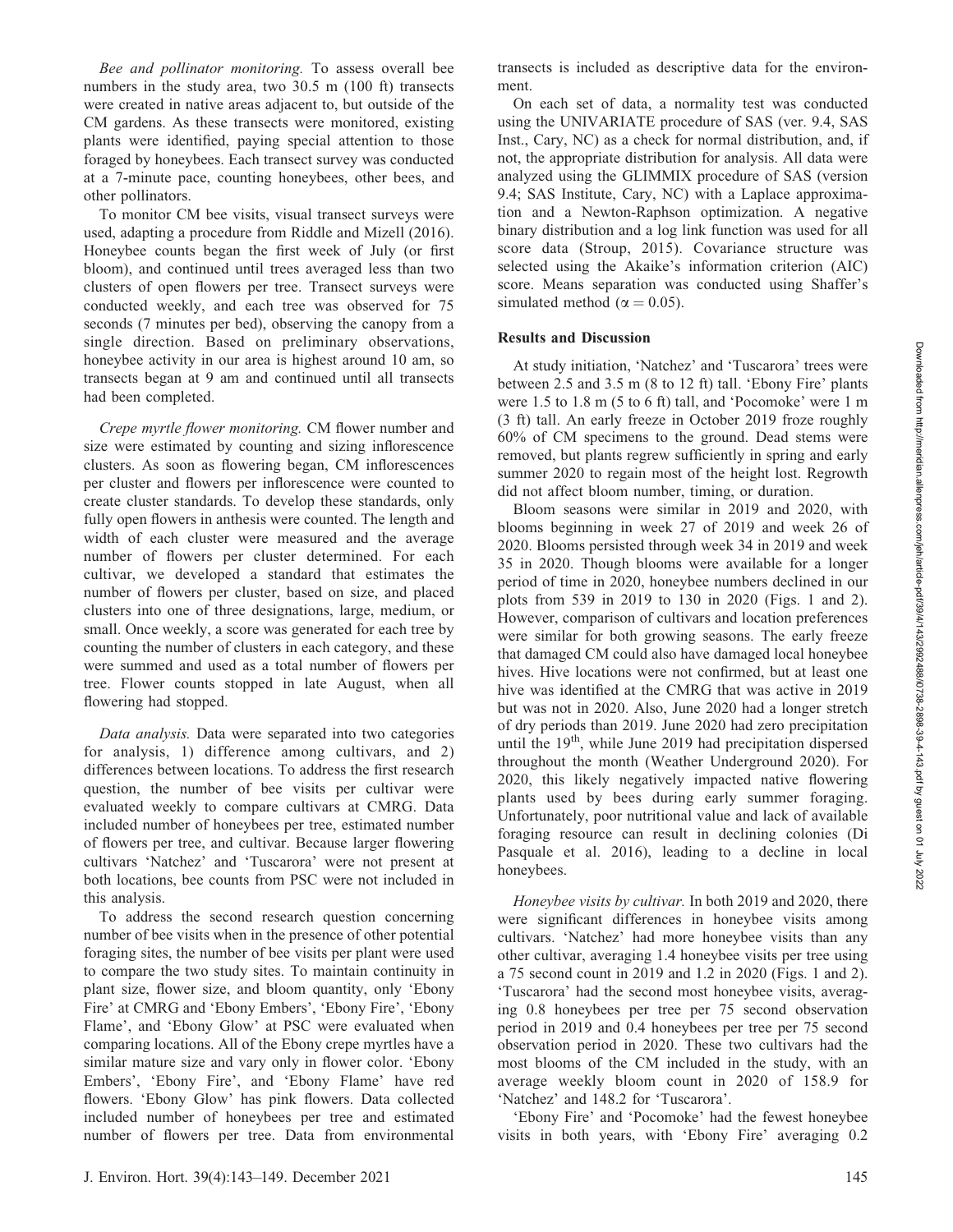

Fig. 1. Average number of honeybee visits per tree during 2019 for four crepe myrtle cultivars. Honeybees were counted using 75 second visual observations between 9:00 and 11:00 am on one day each week. Numbers represent averages across four blocks of six trees per block for each cultivar.

honeybee visits per tree per weekly 75 second observation period in both 2019 and 2020, and 'Pocomoke' averaging 0.03 and 0.02 honeybee visits per tree per weekly 75 second observation period in 2019 and 2020, respectively. In fact, 'Pocomoke' was rarely visited by honeybees, with only 4 honeybees observed during each of the 2019 and 2020 bloom seasons, including 0 honeybees observed in 8 of 10 weeks in 2020. 'Ebony Fire' and 'Pocomoke' had the



Fig. 2. Average number of blooms per tree and honeybee visits per tree during 2020 for eight crepe myrtle cultivars. Bloom numbers (BC) (represented by bars on the graph) were generated by developing a standard number of open blooms (blooms with visible pollen) per cluster and counting the number of small, medium, and large clusters per tree. Honeybees (HB) (represented by lines on the graph) were counted using 75 second visual observations between 9:00 and 11:00 am on one day each week. Numbers represent averages over a nine week period in summer 2020 across four blocks of six trees per block for each cultivar.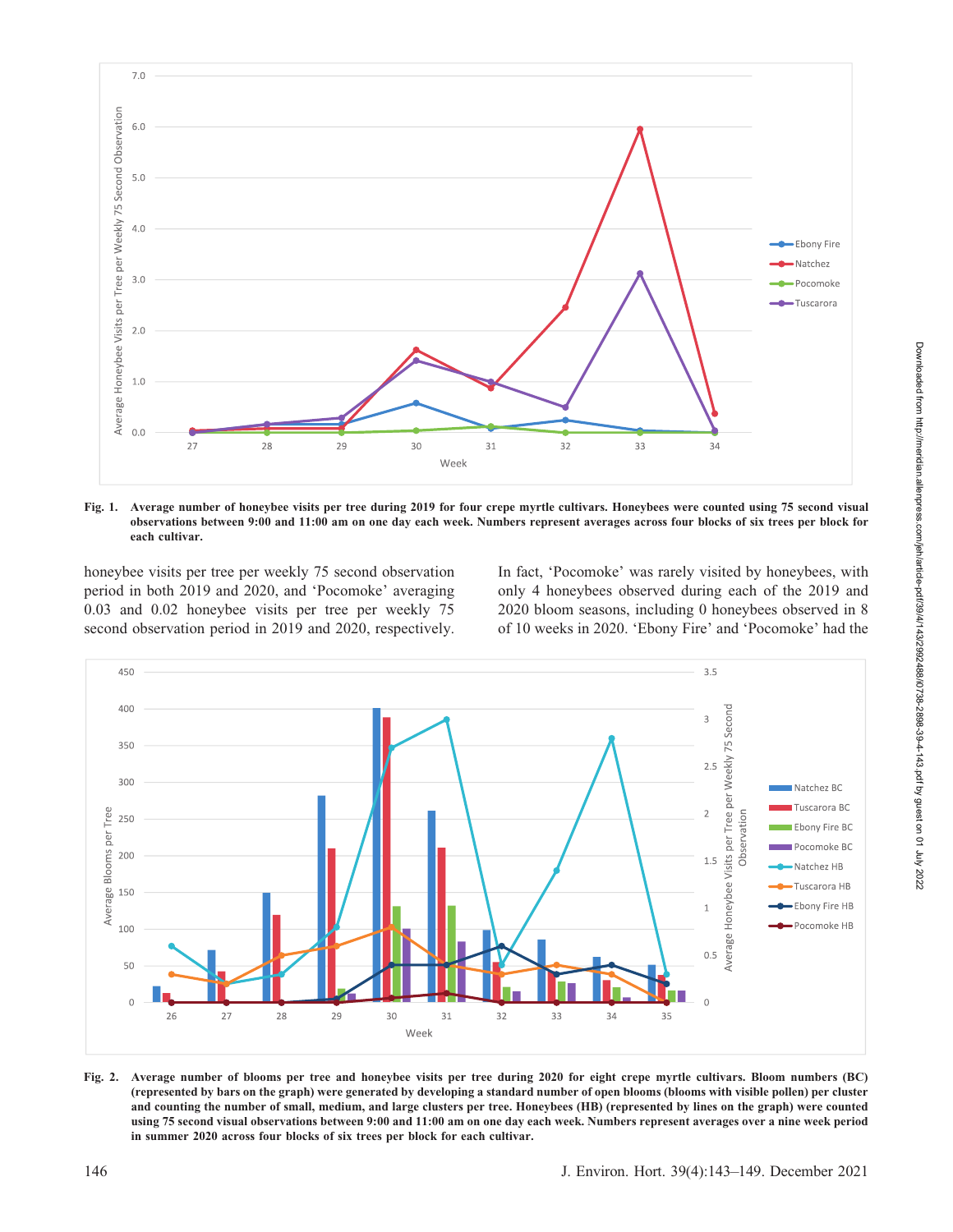

Fig. 3. Average number of honeybees per observation between two locations in 2019, the Texas A&M University-Commerce Crepe Myrtle Research Garden (CMRG) and the Texas A&M University-Commerce Plant Science Center (PSC). Honeybees were counted using 75 second visual observations between 9:00 and 11:00 am on one day each week.

fewest blooms of the CM included, with a weekly average bloom count of 35.6 and 35.7, respectively. To further decrease honeybee interest, 'Pocomoke' also has the smallest bloom, with an average bloom size of 2.0 to 2.5 cm (0.75 to 1 in) compared to 3.5 to 4.0 cm (1.4 to 1.6 in) in 'Natchez', 'Tuscarora', and 'Ebony Fire'.

Honeybee visits in 2019 to 'Natchez', 'Tuscarora', and 'Ebony Fire' had a small peak in week 30, averaging 1.6, 1.4, and 0.6 honeybee visits per tree, respectively, while the number of honeybee visits to 'Pocomoke' remained at zero (Fig. 1). 'Natchez' and 'Tuscarora' had a second influx of honeybee visits in week 34, with honeybee visits reaching 6.0 and 3.0 honeybees per tree, while 'Ebony Fire' and 'Pocomoke' counts reduced to 0 (Fig. 1). Because honeybee foraging declines in winds above  $3.0 \text{ m}\cdot\text{s}^{-1}$ (Hennessy et al. 2020), this second influx was likely related to high winds in weeks  $32 (6.7 \text{ m} \cdot \text{s}^{-1})$  and  $33 (7.2 \text{ m} \cdot \text{s}^{-1})$ that limited honeybee foraging during the observation period and subsided in week 34. While bloom data was not collected in 2019, the foraging patterns of honeybees are consistent with those from 2020, and the differences between cultivars and 'Ebony Fire' is likely related to a decline in flowers during late summer, consistent with previous observations (Chretien and Harp 2017).

In 2020, 'Natchez' attracted more honeybees (3.0 honeybees per tree) than 2019 (1.6 honeybees per tree) during the same time period (week 30), corresponding with the highest bloom count of the year (401.1 blooms per tree) (Fig. 2). Honeybees seemed to favor 'Natchez', as it was visited most frequently in both 2019 and 2020 (Figs. 1 and 2). This can be explained by the larger quantity of blooms 'Natchez' in comparison to 'Tuscarora', 'Ebony Fire', and 'Pocomoke', per tree, respectively (Fig. 2).

Blooms and honeybee visits were significantly and moderately correlated ( $P < 0.001$ ,  $R = 0.51$ ), with the peak honeybee visits occurring with peak bloom in weeks 29, 30, and 31 (Fig. 1). Honeybee visits did not begin in earnest until blooms were well established and dropped off rapidly as bloom numbers decreased.

It is interesting to note that 'Pocomoke' was visited frequently by sweat bees (Halictidae), a bee that is much smaller than honeybees. Similarly, carpenter bees (Xylocopinae) were seen in 'Natchez', which has the largest bloom clusters of the CM tested.

Honeybee visits by location. Across both years of the study, location did not make a difference in terms of honeybee visits per tree. While other cultivars were present at each location, only Ebony series crepe myrtles were included in this comparison. In 2019, a total of 65 honeybees were observed on Ebony crepe myrtles at both locations during the study period, 31 at the CMRG and 34 at the PSC, an average of 0.16 and 0.25 honeybees per tree per weekly 75 second observation period, respectively (Fig. 3). In 2019, the highest number of honeybees [13 honeybees across 24 trees (an average of 0.65 honeybees per tree per 75 second observation period)] was recorded at the PSC during the first week of data collection (week 27), while trees at the CMRG had the most honeybee visits (0.58 honeybees per tree per 75 second observation period) in week 30 (Fig. 2). Weeks 27 and 30 were also the dates with the largest differences between locations (0.65 honeybees per tree per 75 second observation period and 0.52 honeybees per tree per 75 second observation period, respectively) (Fig. 3). Though bloom data was not collected in 2019, differences between locations on individual weeks was most likely related to available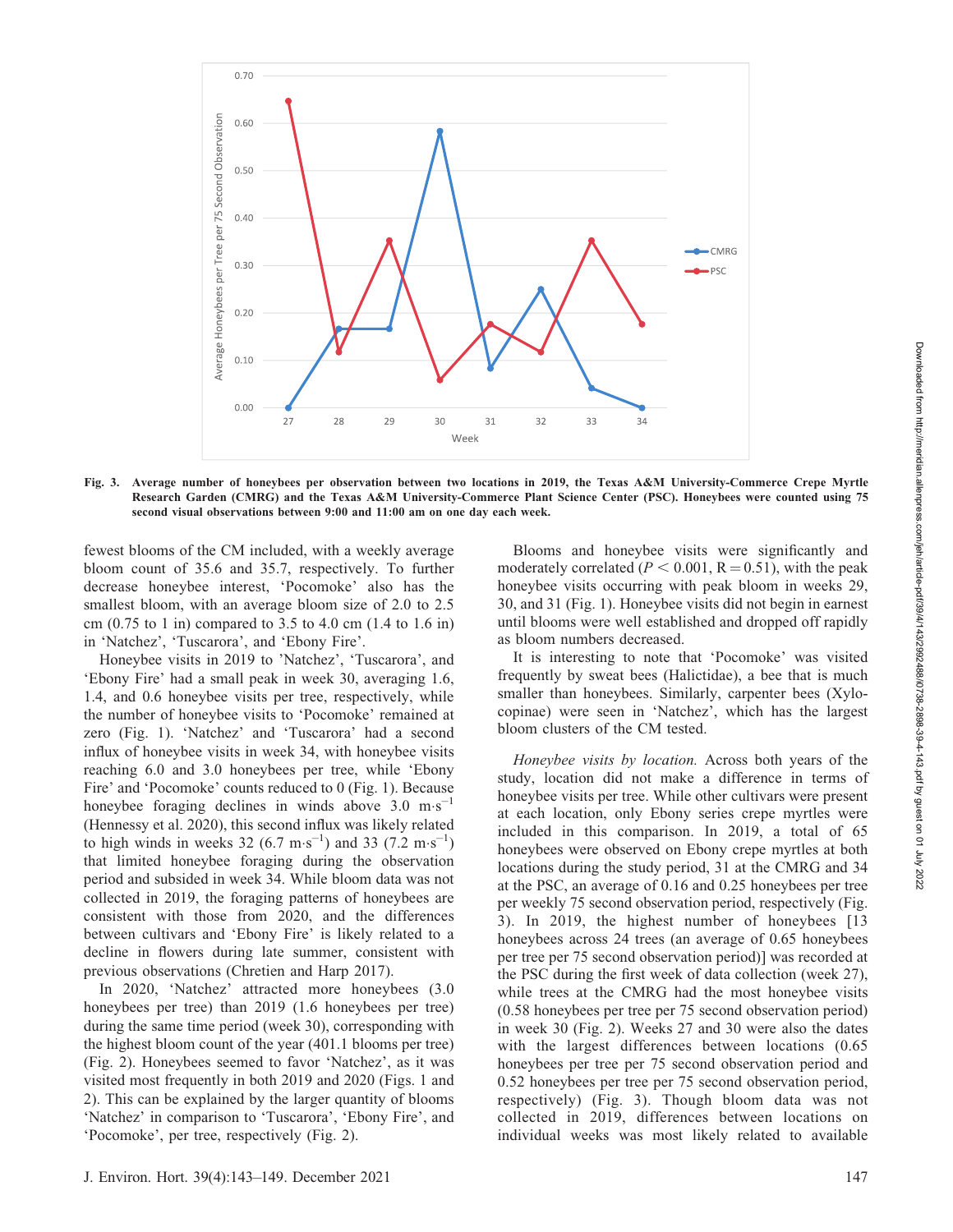

Fig. 4. Average number of blooms and honeybee visits between two locations in 2020, the Texas A&M University-Commerce Crepe Myrtle Research Garden (CMRG) and the Texas A&M University-Commerce Plant Science Center (PSC). Bloom numbers (BC) were generated by developing a standard number of open blooms (blooms with visible pollen) per cluster and counting the number of small, medium, and large clusters per tree. Honeybees (HB) were counted using 75 second visual observations between 9:00 and 11:00 am on one day each week.

blooms and the overall bloom pattern of 'Ebony Fire', which has a shorter bloom season than other cultivars tested (Chretien and Harp 2017).

Likewise, during the 2020 season, honeybee visits at the CMRG and the PSC did not differ. Total number of honeybees observed was 78 in 2020, with an average of 0.23 honeybees per tree per weekly 75 second observation period at the CMRG (54 total) and 0.16 honeybees per tree per weekly 75 second observation period (24 total) at the PSC (Fig. 4). The CMRG peaked at 0.58 honeybees per tree per 75 second observation period in week 32 and the PSC peaked at 0.46 honeybees per tree per 75 second observation period in week 33 (Fig. 4). The largest difference in honeybee visits (0.50 honeybees per tree per 75 second observation period) between locations occurred in week 34. Similar to observations among cultivars, there was a strong correlation between bloom number and honeybee visits in 2020.

Bee visits to crepe myrtle vs pollinator-friendly plants. In both 2019 and 2020, honeybees demonstrated a strong preference for CM, with an average of 15 honeybees

observed per transect, ranging from 13.8 to 16.3, compared to 0.15 honeybees per 30.5 m (100 ft) plant transects (Table 2). While honeybee numbers declined in 2020, the preference for CM continued, with an average of 1.2 honeybees per tree transect, ranging from 1.1 to 1.4, compared to 0.1 honeybee per 30.5 m (100 ft) plant transects. Although CM does not produce nectar, honeybees forage willingly on crepe myrtle pollen (Lau et al. 2019, Riddle and Mizell 2016). The crepe myrtle pollen could provide nutritional values greater than what is supplied by other plants, and honeybees prioritize plant preference based upon known benefits (Haber et al. 2017).

Honeybee attraction to CM pollen may be attributed to its unique characteristics. Opening just before the anthers containing real pollen, feed pollen is similar in content but considerably different in composition (Table 1) (Nepi et al. 2003). Fructose is roughly 42% higher in feed pollen, giving it a similar composition to the nectar of pollinatorfriendly plants (Table 1) (Kullali et al. 2011, Nepi et al. 2003). The pollen can also serve as a source of protein, lipids, vitamins, and minerals essential for colony health (Di Pasquale et al. 2016). In our study, the lack of

Table 1. Sugar composition of real pollen and feed pollen from crepe myrtle (Lagerstroemia indica) (from Nepi et al. 2003) and nectar from three species in the Lamiaceae (from Kulloli, S.K., A.N. Chandore, and M.M. Aitawade 2011. Nectar dynamics and pollination studies in three species of Lamiaceae. Current Sci. 100:509-516.).

| Taxa                      | Total sugar $(\mu g \cdot mg^{-1})$ | Glucose $(\mu g \cdot mg^{-1})$ | Fructose $(\mu g \cdot mg^{-1})$ | Sucrose $(\mu g \cdot mg^{-1})$ | $S/G+F$ |
|---------------------------|-------------------------------------|---------------------------------|----------------------------------|---------------------------------|---------|
| Lagerstroemia Real Pollen | 86.0                                | $21.3 \pm 0.4$                  | $17.6 \pm 1.5$                   | $47.1 \pm 2.7$                  | 1.21    |
| Lagerstroemia Feed Pollen | 85.1                                | $25.9 \pm 0.1$                  | $38.9 \pm 0.1$                   | $20.3 \pm 1.2$                  | 0.31    |
| Leonotis nepetifolia      | 100.1                               | $45.4 \pm 2.0$                  | $36.1 \pm 1.6$                   | $18.6 \pm 1.8$                  | 0.23    |
| Leucas aspera             | 100.0                               | $30.5 \pm 1.7$                  | $15.6 \pm 1.8$                   | $53.9 \pm 1.6$                  | 1.17    |
| Orthosiphon thymiflorus   | 107.8                               | $58.2 \pm 3.6$                  | $31.5 \pm 1.8$                   | $18.1 \pm 1.1$                  | 0.20    |